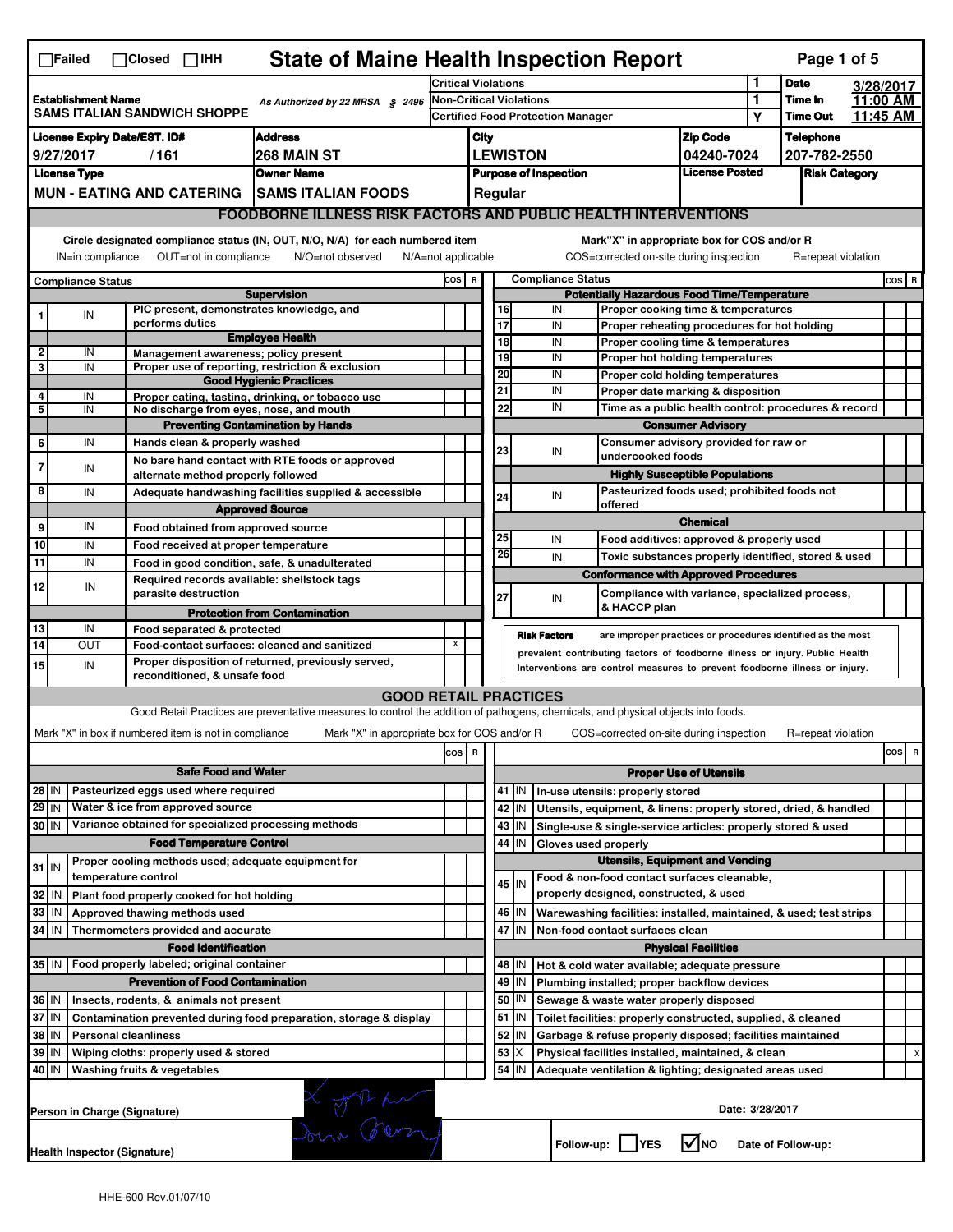|                                                   | Page 2 of 5                   |                          |                                 |                   |                        |                                  |
|---------------------------------------------------|-------------------------------|--------------------------|---------------------------------|-------------------|------------------------|----------------------------------|
| <b>Establishment Name</b>                         |                               | As Authorized by 22 MRSA | \$2496                          | 3/28/2017<br>Date |                        |                                  |
| <b>SAMS ITALIAN SANDWICH SHOPPE</b>               |                               |                          |                                 |                   |                        |                                  |
| License Expiry Date/EST. ID#<br>9/27/2017<br>/161 | <b>Address</b><br>268 MAIN ST |                          | City / State<br><b>LEWISTON</b> | /ME               | Zip Code<br>04240-7024 | <b>Telephone</b><br>207-782-2550 |
|                                                   |                               |                          | <b>Temperature Observations</b> |                   |                        |                                  |
| Location                                          | <b>Temperature</b>            |                          |                                 | <b>Notes</b>      |                        |                                  |
| pizza bar                                         | 36                            |                          |                                 |                   |                        |                                  |
| chicken salad                                     | 40                            |                          |                                 |                   |                        |                                  |
| meat balls                                        | 140                           | hh                       |                                 |                   |                        |                                  |
| sandbar                                           | 40                            |                          |                                 |                   |                        |                                  |
| cooler                                            | 40                            |                          |                                 |                   |                        |                                  |
| hot water                                         | 110 plus                      |                          |                                 |                   |                        |                                  |

| Person in Charge (Signature)        |         | Date: 3/28/2017 |
|-------------------------------------|---------|-----------------|
| <b>Health Inspector (Signature)</b> | $-0.00$ |                 |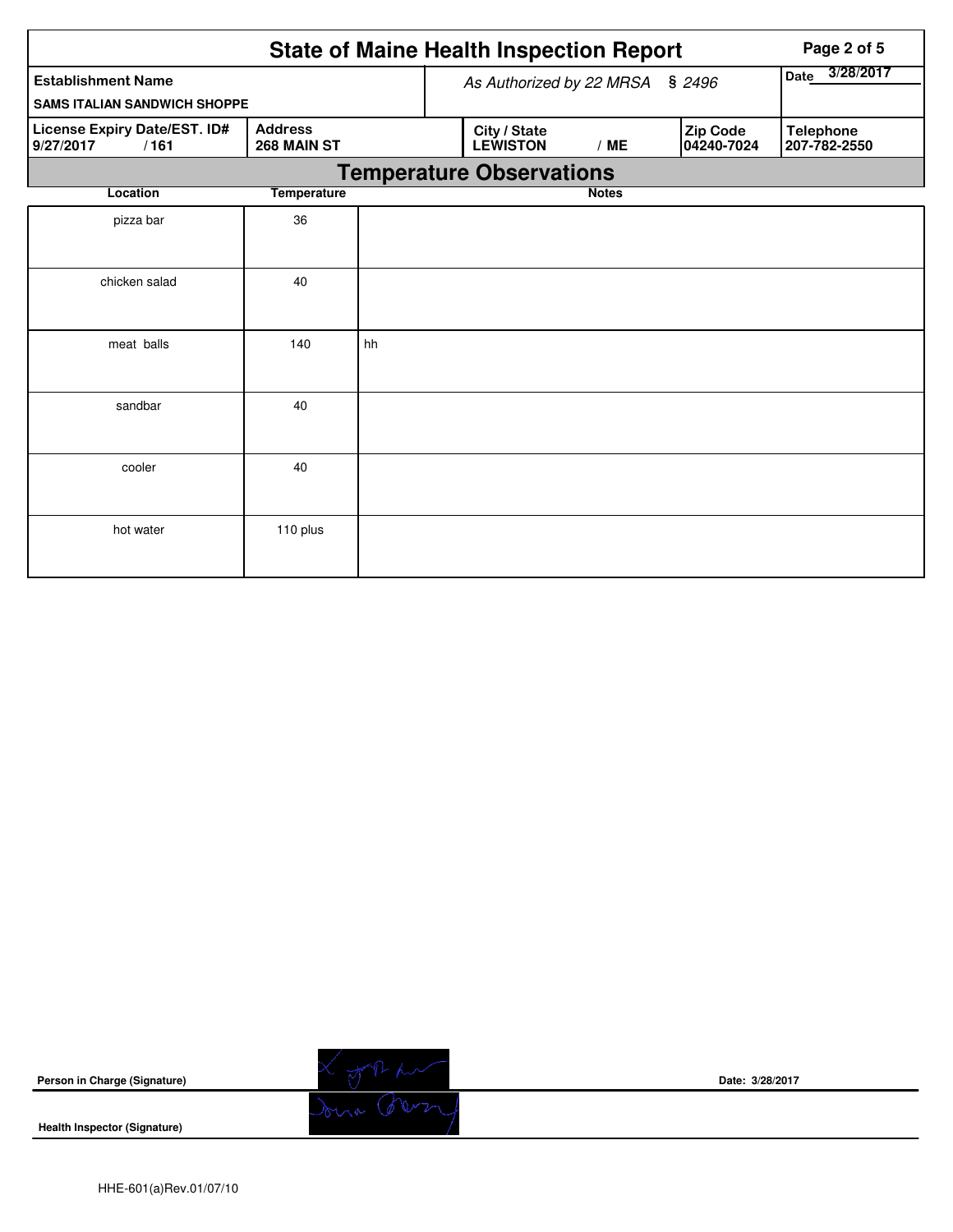| <b>State of Maine Health Inspection Report</b>                                                                                                     |                               |                                 |           |                               |  |  |  |  |
|----------------------------------------------------------------------------------------------------------------------------------------------------|-------------------------------|---------------------------------|-----------|-------------------------------|--|--|--|--|
| Date<br><b>Establishment Name</b><br><b>SAMS ITALIAN SANDWICH SHOPPE</b>                                                                           |                               |                                 |           |                               |  |  |  |  |
| License Expiry Date/EST. ID#<br>9/27/2017<br>/161                                                                                                  | <b>Address</b><br>268 MAIN ST | City / State<br><b>LEWISTON</b> | <b>ME</b> | <b>Zip Code</b><br>04240-7024 |  |  |  |  |
| <b>Observations and Corrective Actions</b>                                                                                                         |                               |                                 |           |                               |  |  |  |  |
| Violations cited in this report must be corrected within the time frames below, or as stated in sections<br>8-405.11 and 8-406.11 of the Food Code |                               |                                 |           |                               |  |  |  |  |

14: 4-601.11.(A): C: Equipment food-contact surfaces and utensils are not clean to sight and touch.

INSPECTOR NOTES: clean tomato slicer corrected on site

53: 6-501.12: N: The physical facilities are not clean.

INSPECTOR NOTES: clean floors in back of all equipment and warewashing area

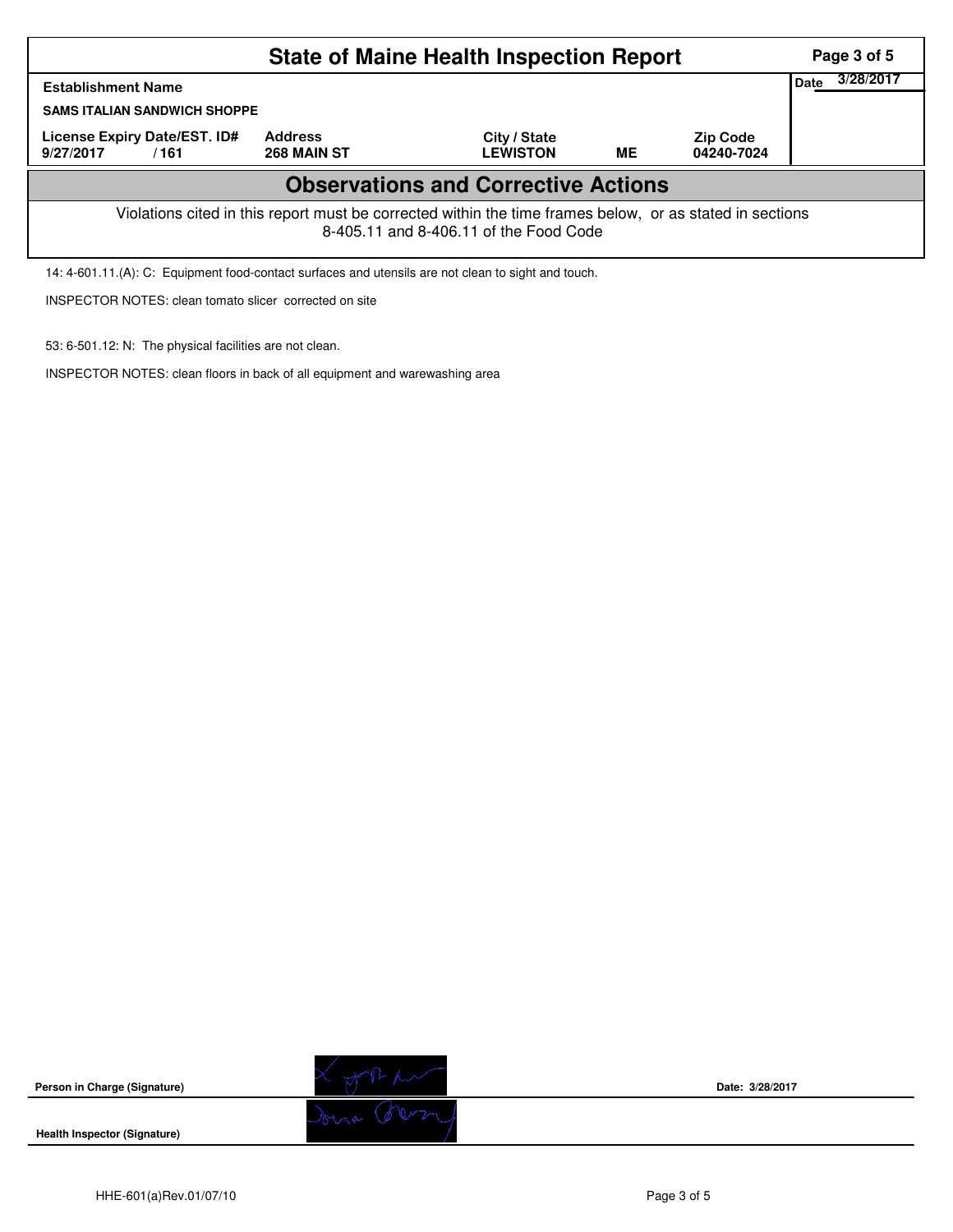| <b>State of Maine Health Inspection Report</b><br>Page 4 of 5 |                               |                                 |    |                               |  |  |  |  |
|---------------------------------------------------------------|-------------------------------|---------------------------------|----|-------------------------------|--|--|--|--|
| <b>Establishment Name</b>                                     |                               |                                 |    |                               |  |  |  |  |
| <b>SAMS ITALIAN SANDWICH SHOPPE</b>                           |                               |                                 |    |                               |  |  |  |  |
| License Expiry Date/EST. ID#<br>/161<br>9/27/2017             | <b>Address</b><br>268 MAIN ST | City / State<br><b>LEWISTON</b> | ME | <b>Zip Code</b><br>04240-7024 |  |  |  |  |
| <b>Inspection Notes</b>                                       |                               |                                 |    |                               |  |  |  |  |

## RED FOLDER-EMPLOYEE HEALTH POLICY

Employee Health Policy left and explained the policy with the PIC.Please retain information as you will be asked next year during your inspection to provide the employee Health Policy information which was left with the PIC.

### Certified Food Protection Manager

Unless directed otherwise, all Eating Establishments are required to submit a copy of their Certified Food Protection Manager (CFPM) certificate. A CFPM must be hired within 90 days of a new eating establishment opening or when a CFPM leaves employment. For a list of CFPM courses and trainers go to http://www.maine.gov/healthinspection/training.htm

Please provide a copy of this certification(s) to your inspector [Susan Reny ] by emailing to [ sreny@lewistonmaine.gov ] or faxing to 207-795-5071. A copy may also be sent to Carol Gott, Health Inspection Program, 286 Water St. 3rd Floor, Augusta, ME 04333 or carol.gott@maine.gov.

Please include the name of your establishment and the establishment ID# with your certification(s).

2013 Maine Food Code Adoption

The Maine Food Code was adopted in October of 2013. Please refer to our website for a copy,

http://www.maine.gov/healthinspection. Following are a few of the major changes:

• No Bare Hand Contact with Ready-To-Eat Food. Handlers are required to use gloves, utensils, deli papers, etc., to avoid bare hand contact with ready-to-eat food;

- Establishments must have clean-up procedures for employees to follow following vomiting and diarrheal events;
- Responsibilities of the person in charge for ill employees (exclusions and restrictions); and,
- Date marking of Ready-to-eat potentially hazardous foods.

# Violation Correction Timeframe

Critical violations should be corrected on site, but in any event, within 10 days. The licensee must contact the inspector when the critical violation has been addressed at 207-( 513-3125 Ext 3224 ) or email ( sreny@lewistonmaine.gov ). Non-critical violations must be corrected within 30 days. Failure to satisfactorily correct these violations before the follow-up inspection may result in enforcement proceedings by the Department to include fines and penalties, which are outlined in Sections 7, 8 and 9 of the Rules Relating to the Administration and Enforcement of Establishments Licensed by the Health Inspection Program available at http://www.maine.gov/healthinspection. License renewals can be denied if violations are not corrected within the noted timeframes.

#### C= Critical violation and NC= Non-critical violation

"Critical violation" means a provision of the Food Code that, if in non-compliance, is more likely than other violations to contribute to food contamination, illness or environmental health hazard.

#### Additional Inspection Fee

License fees provide for two inspections per year. When additional inspections are required, the Department may charge an additional \$100 fee to cover the costs of each additional inspection or visit.

#### Document Retention/Posting

Pursuant to the Maine Food Code, the establishment's current license must be displayed. In addition, a sign or placard must be posted in a conspicuous area notifying consumers that a copy of the most recent inspection report is available upon request. CFPM certificates must be posted in a conspicuous area and must be available to the Department upon request. James Chapman is a CFPM Exp 2/6/2022

| Person in Charge (Signature)        | Date: 3/28/2017 |
|-------------------------------------|-----------------|
| <b>Health Inspector (Signature)</b> |                 |